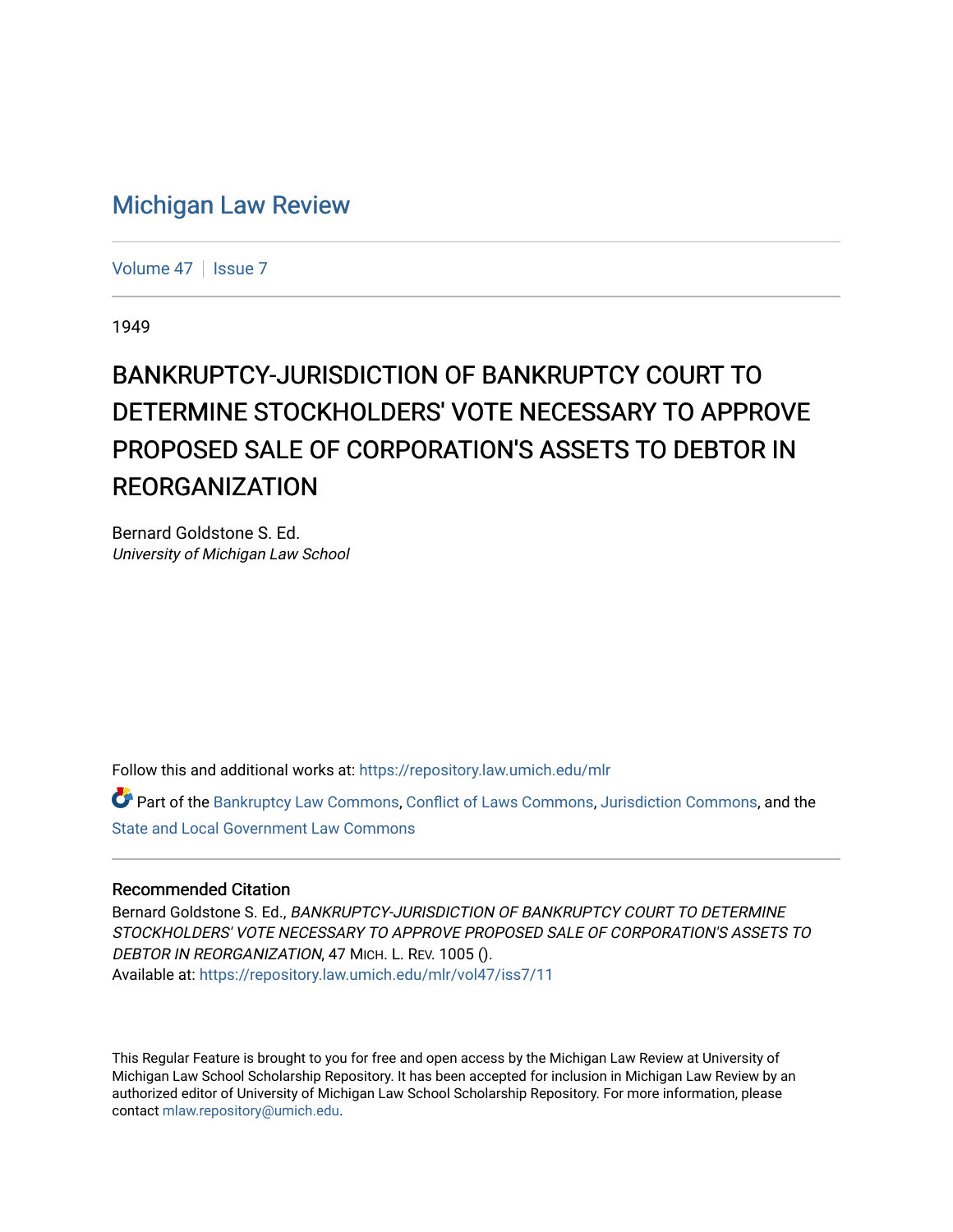BANKRUPTCY-JURISDICTION OF BANKRUPTCY COURT TO DETERMINE STOCK-HOLDERs' VoTE NECESSARY To APPROVE PROPOSED SALE oF CoRPORATioN's AssETS To DEBTOR IN REORGANIZATION-Lessee railroad, which had leased and operated property of lessor railroad for many years, entered reorganization under section 77 of the Bankruptcy Act.<sup>1</sup> Under the plan of reorganization promulgated by the Interstate Commerce Commission and approved by the bankruptcy court, lessor was given the alternative of selling its property to the reorganized railroad or having the lease disaffirmed by the debtor and its property returned. This proposal was submitted for acceptance by a majority vote of lessor's stockholders. Respondents, stockholders of lessor, sought an injunction in a state court of Georgia to restrain lessor's officers from certifying the acceptance in the event that a majority approved the sale, on the theory that state law prevented the sale of all corporate assets without unanimous approval by the stockholders. Before the state court acted, a majority of lessor's stockholders voted to approve the sale. The bankruptcy court then confirmed the plan, found the acceptance valid under state law and enjoined respondents from further prosecution of the action in the state court. Despite this, the state court enjoined lessor's officers from selling its property. The bankruptcy court then permanently enjoined prosecution of the state action and declared the state court injunction void. This decree was reversed by the circuit court of appeals.2 On certiorari to the United States Supreme Court, *held,* affirmed (two justices dissenting). The bankruptcy court had no jurisdiction to enjoin the suit in the state court, since the controversy did not involve property of the debtor within the exclusive jurisdiction of the court under section 77. *Callaway v. Benton,* 336 U.S. 132, 69 S. Ct. 435 (1949).

The Court was unanimous in holding that state law should apply, since the bankruptcy court has no statutory authority to apply federal law to a question like the one presented in the principal case.<sup>3</sup> The important question facing the Court was whether the bankruptcy court had exclusive jurisdiction to inter-

2 Benton v. Callaway, (C.C.A. 5th, 1948) 165 F. (2d) 877.

<sup>1</sup> 49 Stat. L. 911 (1935), 11 U.S.C.A. (Supp. 1948) §205.

<sup>3</sup>See Palmer v. Massachusetts, 308 U.S. 79, 60 S.Ct. 34 (1939); Seaboard Air Line R. Co. v. Daniel, 333 U.S. 118, 68 S.Ct. 426 (1948); and cf. Schwabacher v. United States, 334 U.S. 182, 68 S.Ct. 958 (1948), where federal law was applied rather than state law. See Meck, "The Problems of the Leased Line," 7 Law and Cont. Prob. 509 (1940).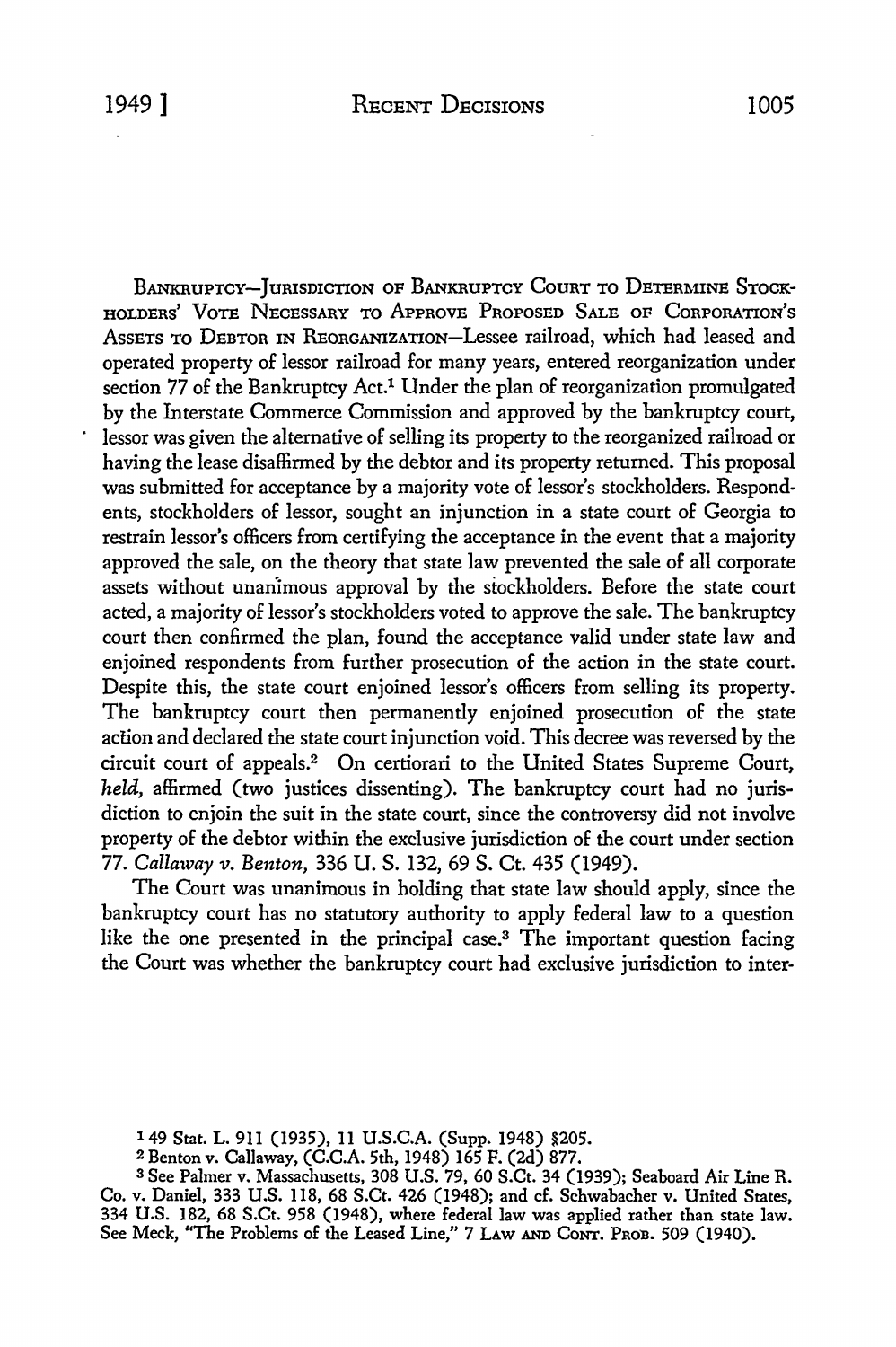pret the applicable state law. Under section 77a, the bankruptcy court has exclusive jurisdiction over the debtor and its property in a reorganization proceeding.<sup>4</sup> The courts have applied traditional concepts in defining the term property to include the debtor's estate in its actual or constructive possession; thus the court may determine all claims and rights pertaining thereto. $5$  But the exclusive jurisdiction of the bankruptcy court does not include all controversies that in some way affect the debtor's estate.6 In the principal case, the majority of the Court held that since the controversy involved the reversion in fee, the bankruptcy court lacked jurisdiction; a question of internal management of the lessor railroad was presented, rather than a controversy concerning property of the lessee under section 77a.<sup>7</sup> Petitioner further argued that the injunction was valid because the bankruptcy court has the power to enjoin any action which delays the forihulation or promulgation of a reorganization plan.<sup>8</sup> There was, however, no finding by the bankruptcy court of any delay resulting from the state court action. In the strong dissent of Justice Douglas, in which Justice Rutledge joined, it was argued that section 77 gives the bankruptcy court exclusive jurisdiction over acceptance and confirmation of the plan in all its phases, and that it was not the intent of Congress to restrict the court's exclusive jurisdiction to protection of the debtor's property. It is difficult to find a basis for this contention in the statute. Justice Douglas' position is based on language in section 77e<sup>9</sup> which deals, not with a sale by a corporation to the debtor in reorganization, hut with acceptances of the plan by creditors of the debtor who have properly filed claims under section

<sup>4</sup> See note 1, supra.<br>5 Thompson v. Magnolia Petroleum Co., 309 U.S. 478, 60 S.Ct. 628 (1940); 6 Соьынн 5 Thompson v. Magnolia Petroleum Co .. 309 U.S. 478, 60 S.Ct. 628 (1940); 6 CoLLIER ON BANKRUPTCY, 14th ed., ,r3.05 (1947). For cases interpreting sec. 77a, see Ex parte Baldwin, 291 U.S. 610, 54 S.Ct. 551 (1934); Warren v. Palmer, 310 U.S. 132, 60 S.Ct. 865 (1940); New York Trust Co. v. New York & Greenwood Lake Ry. Co., (C.C.A. 3d, 1946), 156 F. (2d) 701. In re Pittsburgh Rys. Co., (C.C.A. 3d, 1946) 155 F. (2d) 477, the lessor was brought into the reorganization proceeding because the lessor and lessee were treated as one corporation, so that jurisdiction over the lessee also embraced the lessor. From the facts in the principal case there is some basis for arguing that the transportation system should have been treated as an entity, since it was operated as a single unit for many years.

<sup>6</sup>Arkansas Corp. Comm. v. Thompson, 313 U.S. 132, 61 S.Ct. 888 (1941); In re Central R. Co., (C.C.A. 3d, 1944) 163 F. (2d) 44; Gardner v. New Jersey, 329 U.S. 565, 67 S.Ct. 467 (1947); Thompson v. Terminal Shares, Inc., (C.C.A. 8th,. 1939) 104 F. (2d) I.

<sup>7</sup> See Group of Institutional Investors v. Chi., M. St.P. & P.R. Co., 318 U.S. 523, 63 S.Ct. 727 (1942). Although the Court there stated that the bankruptcy court had not treated lessor's property as property of the lessee debtor for reorganization purposes, the question of the court's power to do so was not raised.

s This power rests on the inherent powers of a court of equity to prevent the defeat or impairment of its jurisdiction, under 28 **U.S.C.A.** (Supp. 1948) §1651; and under §2 (15) of the Bankruptcy Act, 11 U.S.C.A. §11 (191) 1927, which gives the bankruptcy court power to issue such orders as may be necessary to enforce the provisions of the act. See Continental ill. Natl. Bk. & Trust Co. of Chi. v. Chi., R. I. P. R. Co., 294 U.S. 648, 55 S.Ct, 595 (1935); In re Boston Terminal (D.C. Mass. 1947) 71 F. Supp. 472; Thompson v. Tex. Mex. R. Co., 328 U.S. 134, 66 S.Ct. 937 (1946). .

<sup>9</sup> Note 1, supra. This section states that the judge shall confirm the plan if it has been accepted by creditors holding two-thirds in amount of the total allowed claims and if such acceptances have not been made or procured by any means forbidden by law.